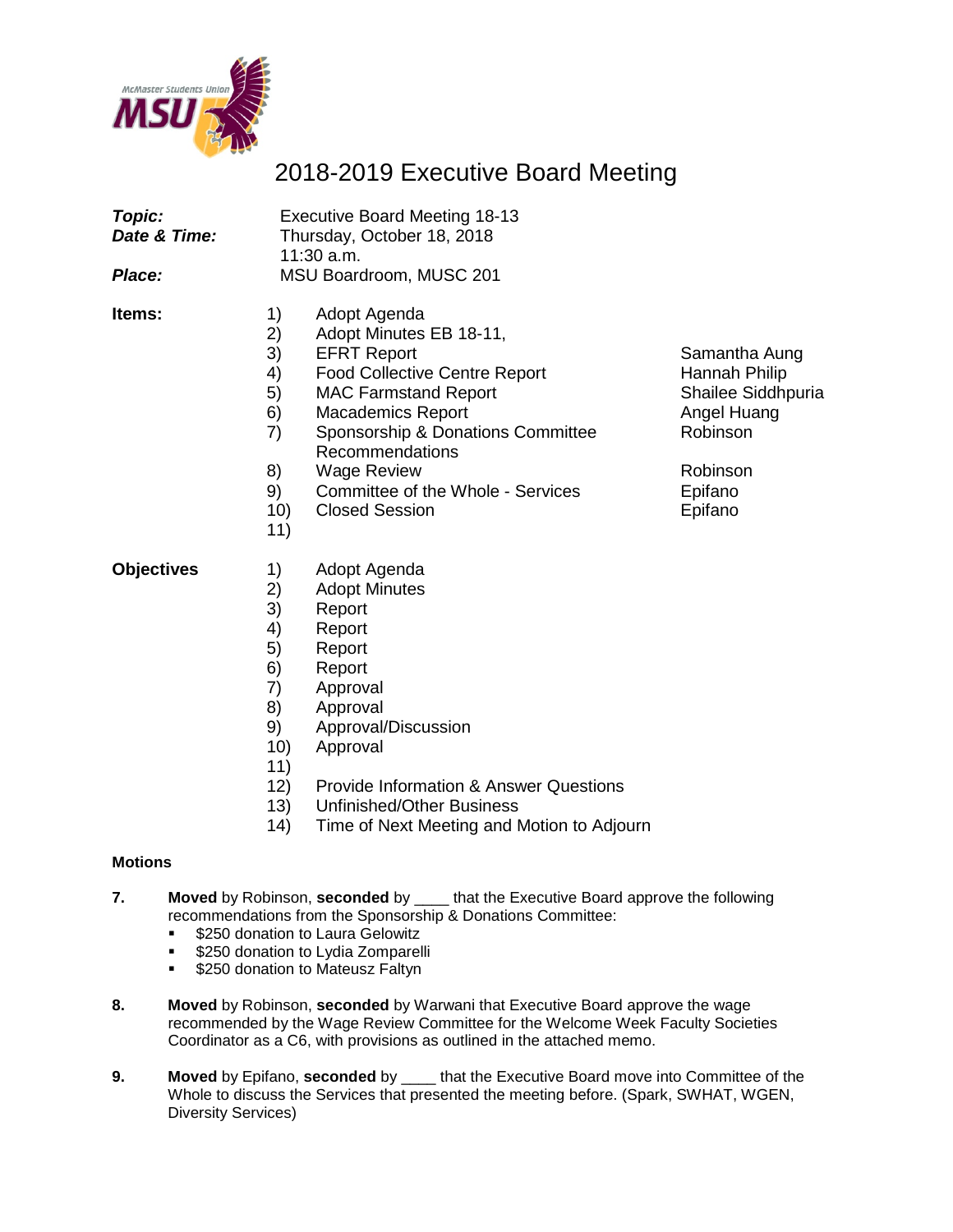#### **Executive Board Meeting 18-13 Thursday, October 18, 2018 @ 11:30am MSU Boardroom, MUSC room 201**

**Called to Order 11:32am**

| Present               | Epifano, Farah, Florean, Hackett, MacLean, Robinson, Roshan, Warwani                                                                                 |
|-----------------------|------------------------------------------------------------------------------------------------------------------------------------------------------|
| Late                  | Bertolo                                                                                                                                              |
| Absent                |                                                                                                                                                      |
| <b>Others Present</b> | J. McGowan (General Manager), V. Scott (Recording Secretary), M. Wooder<br>(MCD), Hannah Philip (FFC Director), Angel Huang (Macademics Coordinator) |

#### **1. Adopt Agenda**

**Moved** by Robinson, **seconded** by MacLean to adopt the agenda, as presented.

#### **Passes Unanimously**

#### **2. Adopt Minutes**

**Moved** by Robinson, **seconded** by Warwani to adopt the minutes from the Executive Board meetings 18-11 – September 27, 2018 and 18-12 – October 4, 2018, as circulated.

#### **Passes Unanimously**

#### **3. Macademics Report – Angel Huang presented**

**Huang summarized the report.** 

#### **Questions**

 MacLean asked if Huang had thought of partnering with Faculty Societies. Huang responded that they had, and that they will be speaking to the Academic Advisory Committee about it.

#### **4. Food Collective Centre Report – Hannah Philip presented**

**Philip summarized the report.** 

#### **Questions**

- Roshan asked if second course was advertised on Facebook. Philip responded that it was.
- Robinson asked if 'no lunch money' helped. Philip responded that the group did help with sending out texts day of.
- **FIOTER 19 Florean asked how ordering for Good Food Box was going. Philip responded that it was going well.**

#### **5. Farmstand Report – report attached**

**Epifano went over the report.** 

#### **Questions**

- **Warwani asked if the service was looking into other produce suppliers since one of them is retiring.** Epifano responded that the PTM will be looking into that.
- Farah asked if the stand could be moved indoors. Wooder stated that they could look into it, but when making the bookings the service knew that it would be outside until the end of term.

#### **6. EFRT Report – report attached**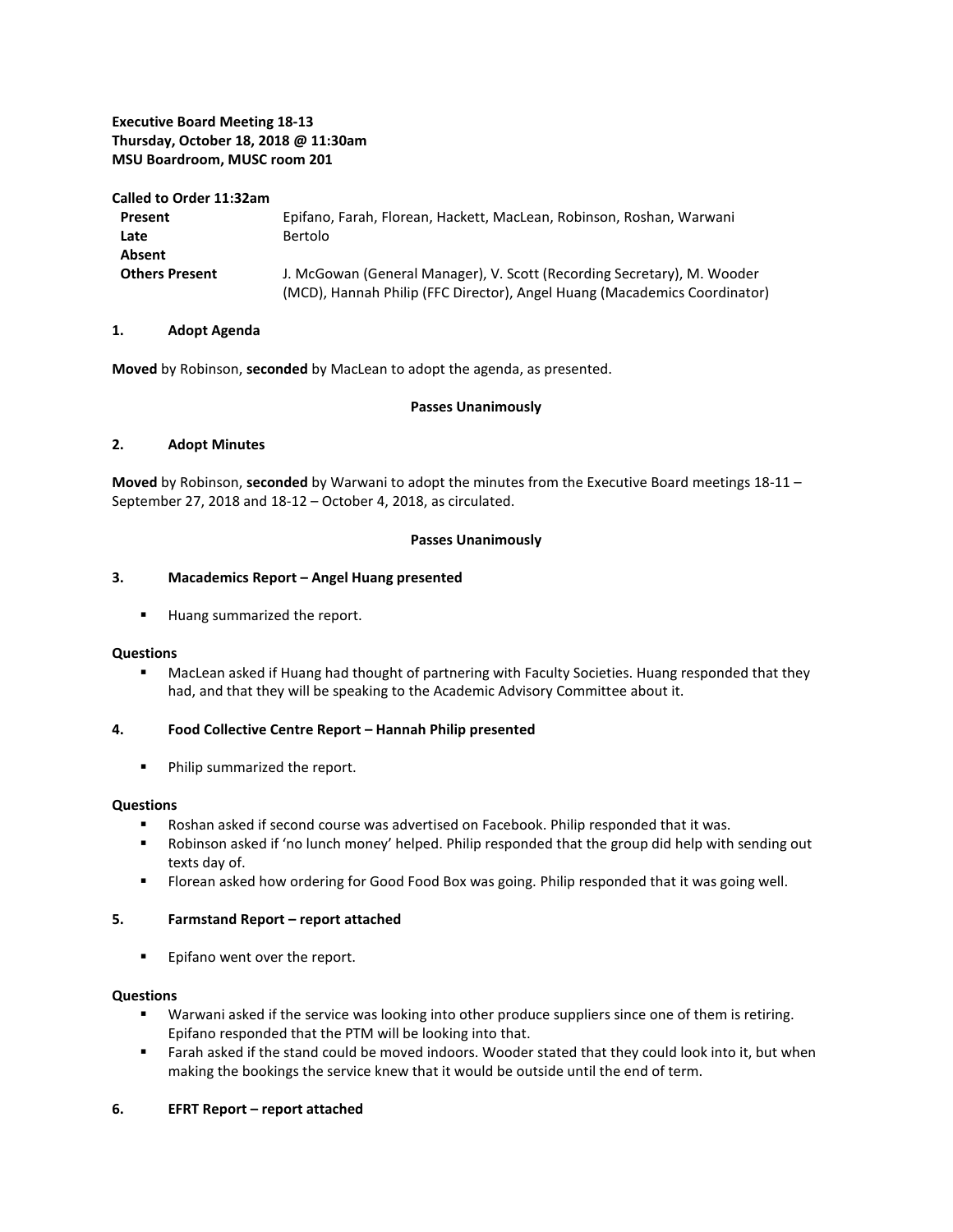Epifano went over the report.

#### **Questions**

 Warwani asked how they found recruitment and training this year. Epifano responded that the report spoke to this in 'Successes'. Epifano added that the service added a third part to the training, First Aid testing, and that it went over well because it required less interviews.

#### **7. Sponsorship & Donations Committee Recommendations**

**Moved** by Robinson, **seconded** by Roshan that the Executive Board approve the following recommendations from the Sponsorship & Donations Committee:

- \$250 donation to Laura Gelowitz
- **5250 donation to Lydia Zomparelli**
- **5250 donation to Mateusz Faltyn**
- Robinson went over the memo with the Board.

#### **Vote on Motion**

#### **Passes Unanimously**

#### **8. Wage Review**

**Moved** by Robinson, **seconded** by Warwani that Executive Board approve the wage recommended by the Wage Review Committee for the Welcome Week Faculty Societies Coordinator as a C6, with provisions as outlined in the attached memo.

- Robinson went over the memo with the Board.
- Hackett asked what the rationale was for the change in wages.
- Robinson explained that it was the addition of event planning and decision making.
- **E** Epifano added that this was in addition to sitting on the new committees. The job description was changed before and wasn't brought forward to a wage review, so this includes previous changes made as well.

#### **Vote on Motion**

#### **Passes Unanimously**

#### **9. Committee of the Whole – Services**

**Moved** by Epifano, **seconded** by Robinson that the Executive Board move into Committee of the Whole to discuss the Services that presented the meeting before. (Spark, SWHAT, WGEN, Diversity Services)

#### **Passes Unanimously**

#### **Bertolo arrived at 11:53am**

**Moved** by Epifano, **seconded** by Robinson that the Executive Board move out of Committee of the Whole and to Rise and Report.

#### **Passes Unanimously**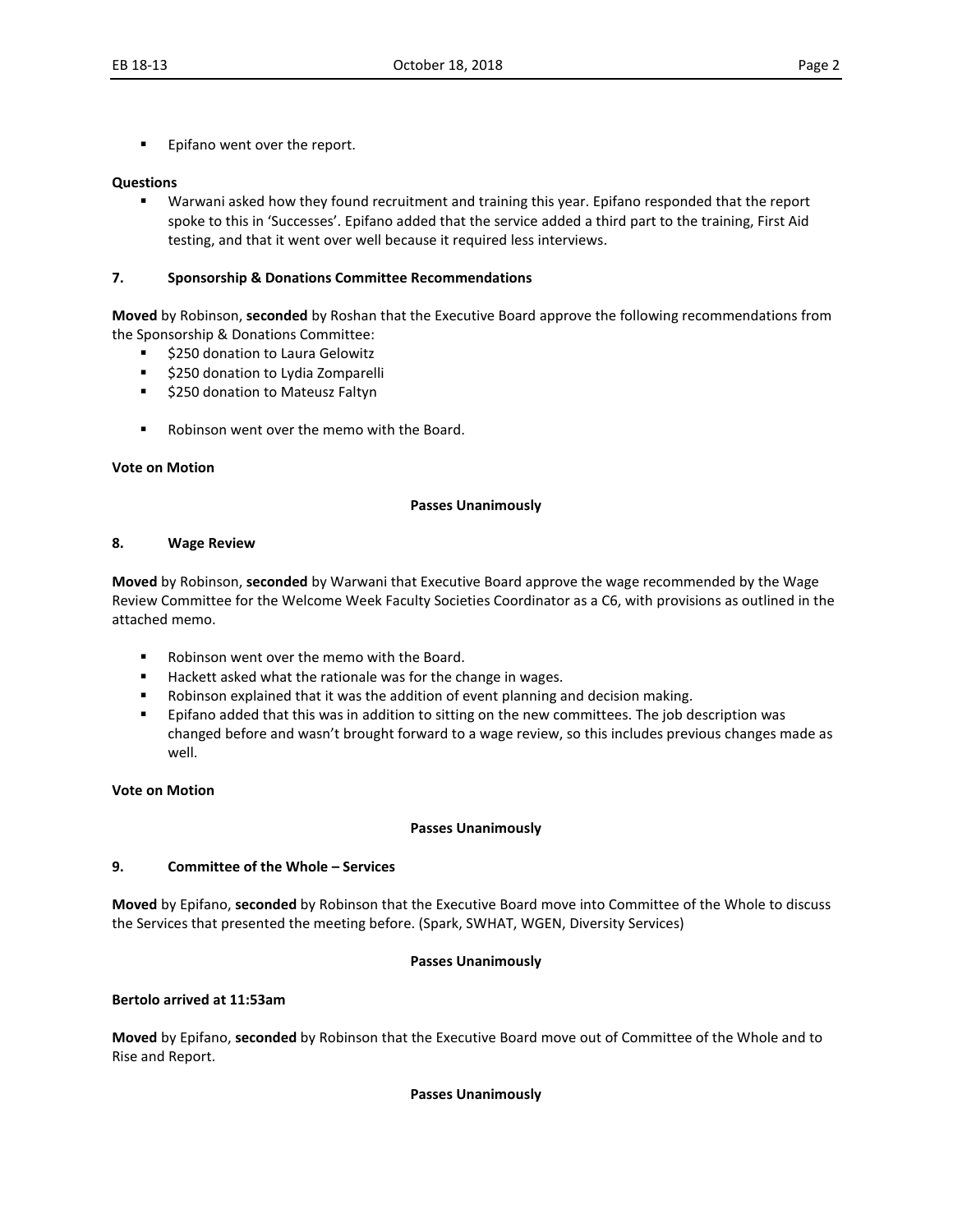#### **Rise and Report**

 Epifano summarized what the Board discussed and will be giving feedback to the Services. The Board thought that every service was doing a great job.

#### **Spark**

 The Board discussed that Spark hit registration with 200 people, however only get 2-3 students per session, and Spark should look into more registration. It was brought up this this could affect the service in terms of session planning though.

#### **10. Closed Session**

**Moved** by Epifano, **seconded** by Robinson that the Executive Board move into Closed Session.

#### **Passes Unanimously**

#### **11. Return to Open Session**

#### **Information and Questions**

- McGowan stated that they have been in talks about developing a part-time staff issues committee. They explained that it's for them to bring forward general concerns. McGowan stated that the full-time staff have something similar, and it's isn't a supervisory or disciplinary board. They added that they will bring something forward in the next couple of weeks.
- Bertolo announced that the Municipal Election will be October 22, and that the Advocacy department will be walking people to the polls. Bertolo let the Board know that the Advocacy Coordinator job posting was now online.
- Roshan stated that they had met with the HSL Director and that renovations on are on the way. Roshan stated that they are trying to see if the library can do extended hours for Saturday too.
- Florean stated that they are trying to get people interested in running for the Business Caucus seat and has been sending emails to people letting them know how to run.
- Warwani reported that they had met with the Provost and it looks as though all of the Budget Submission asks will be done. They stated that each different head of department will submit the asks with the budget submissions. Warwani reported that they have been meeting with Susan overseeing the ArtSci program, and for the first time in a long time the academic advisors have been reprimanded for their actions.
- Hackett reported that the debate on Tuesday for Ward 1 candidates went well. They stated that people liked the format and questions. Hackett announced that the charging stations have finally arrived and will be going out across campus.
- Robinson announced that the SLEF portal is now open. Robinson stated that they will be working with a group of engineers from the Civil Engineering Management course to do a review of TwelvEighty.
- **FIOT** Florean asked Robinson why Engineering, and not Commerce. Robinson responded that the group reached out to them about doing the project as their capstone.
- **EXECT FEPIFAL THE INTE THE INTE THAT IS A** Epifano reports on them about getting back to them about applicants. Epifano stated that they were excited that the Operations Coordinator and Office Clerks will be taking on a large role in coordinating hiring, as that will hopefully take the pressure off of them. Epifano announced that after some back and forth with Good 2 talk and Kids Help Phone the MSU has now submitted five entries for the databases to make referrals to peer support services.
- Wooder stated that the Education team did a great job with the debate and that there was great media coverage. SHEC is rolling out sex 101, and MAC Pride is next week.
- Hackett reported that they and their faculty have been creating a mentorship program, and if anyone knows a student in social sciences and want to be mentored to contact them.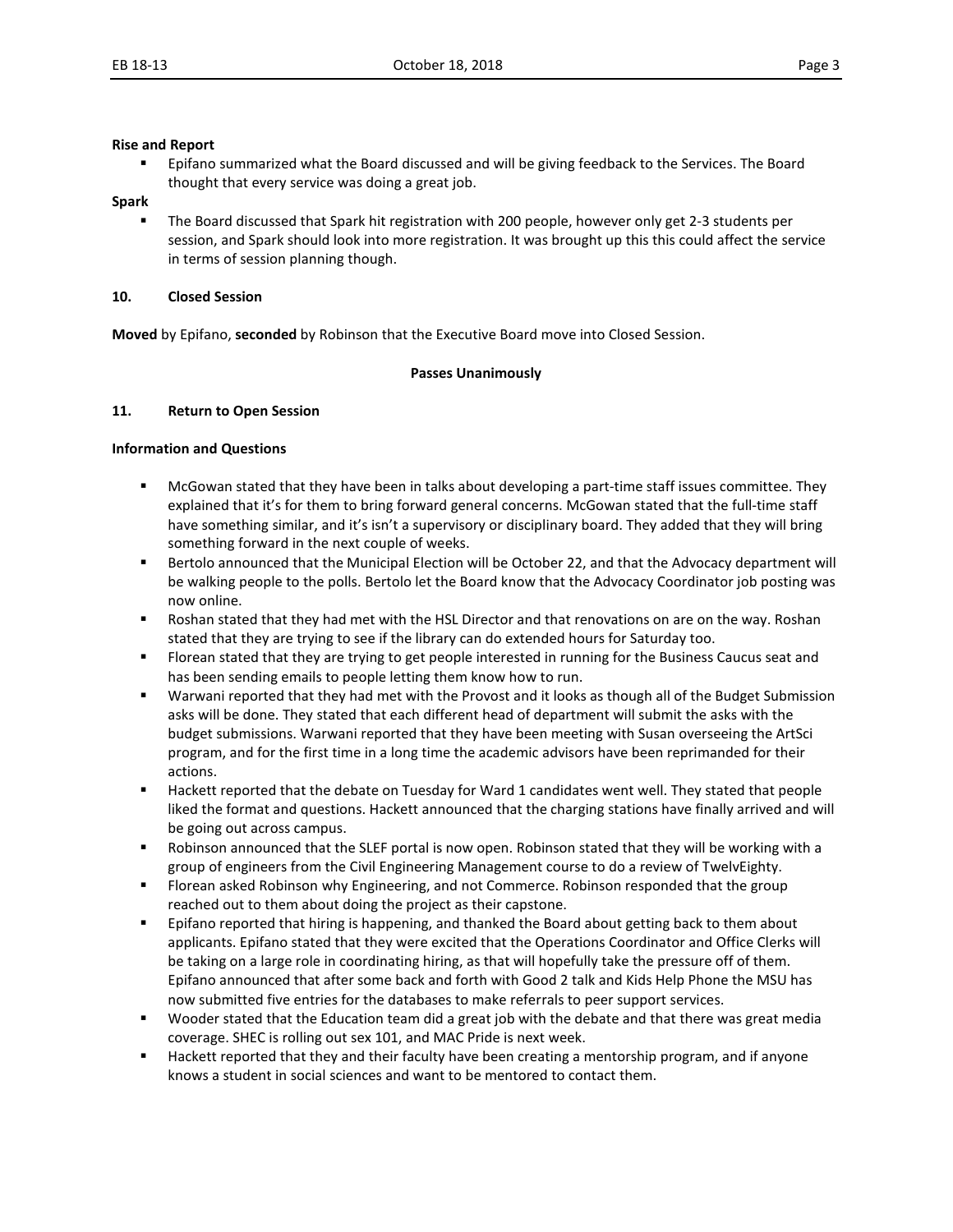#### **12. Adjournment and Time of Next Meeting**

**Time of Next Meeting:** 

#### **Thursday, October 25, 2018 11:30am MSU Boardroom, MUSC 201**

**Moved** by Warwani, **seconded** by Hackett that the Executive Board meeting be adjourned.

#### **Passes by General Consent**

#### **Adjourned at 12:31pm**

/vs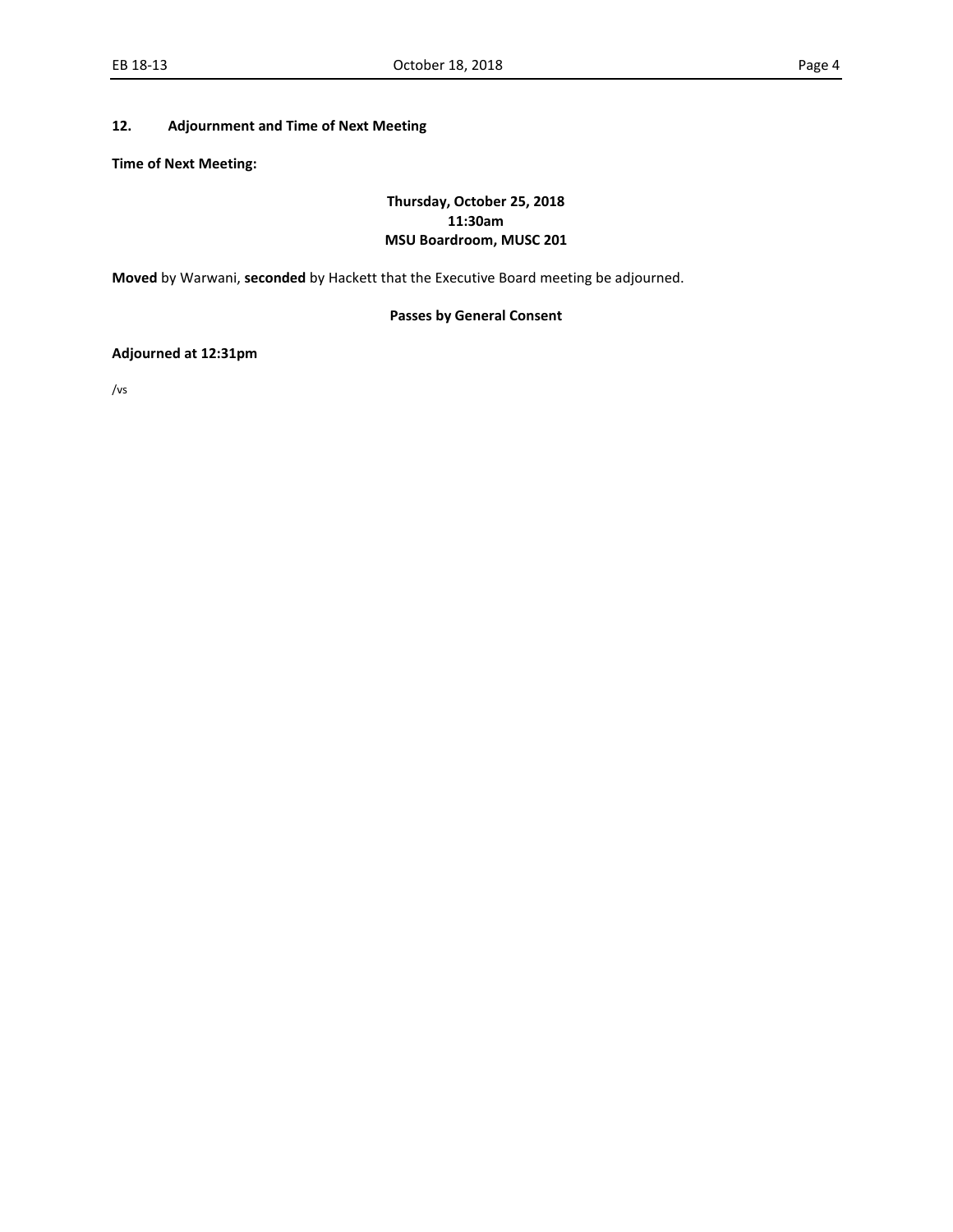

REPORT From the office of the… Macademics Coordinator

| TO:      | Members of the Executive Board |
|----------|--------------------------------|
| FROM:    | Angel Huang                    |
| SUBJECT: | Macademics Report 4            |
| DATE:    | October 16th, 2018             |

## YEARPLAN UPDATE

This past month, my exec team and I have begun working with our volunteer team and have started to get into the routine of meetings, deadlines, and consistent communication. I don't have very much to report on this month, so my EB report will be brief. In summary of the recent weeks, my team and I have:

- hosted a film screening of "The Right to Learn" with director, Conor DeVries

- consolidated the administration of 'McMaster Used Textbook Sales' Facebook group

- completed volunteer training with team of 20 volunteers

- worked with MacPherson to formulate Student Partners project proposal

- worked on gearing up for TAC nominations
- begun working within subcommittees

Overall, my service has been on track with our year plan and goals. I am feeling confident and excited for TAC nominations! Below is a synopsis of what's ahead for Macademics in the next few weeks:

- TAC nomination season
- Course evaluation promotions
- Blog 2 release
- "Back to the Grind" event with Spark
- Facebook contest launch

## SERVICE USAGE

Our Facebook page, @MSU.McMaster, has grown to 977 likes and 989 followers from the previous 960 likes and 972 followers. Our Twitter accounts, @MSU\_Macademics and @MSU\_TAC, have remained relatively stagnant thus far this year. I am hopeful that our Facebook contest in the upcoming weeks will help boost the page to 1100 likes, especially now that our volunteers can share posts to their networks too.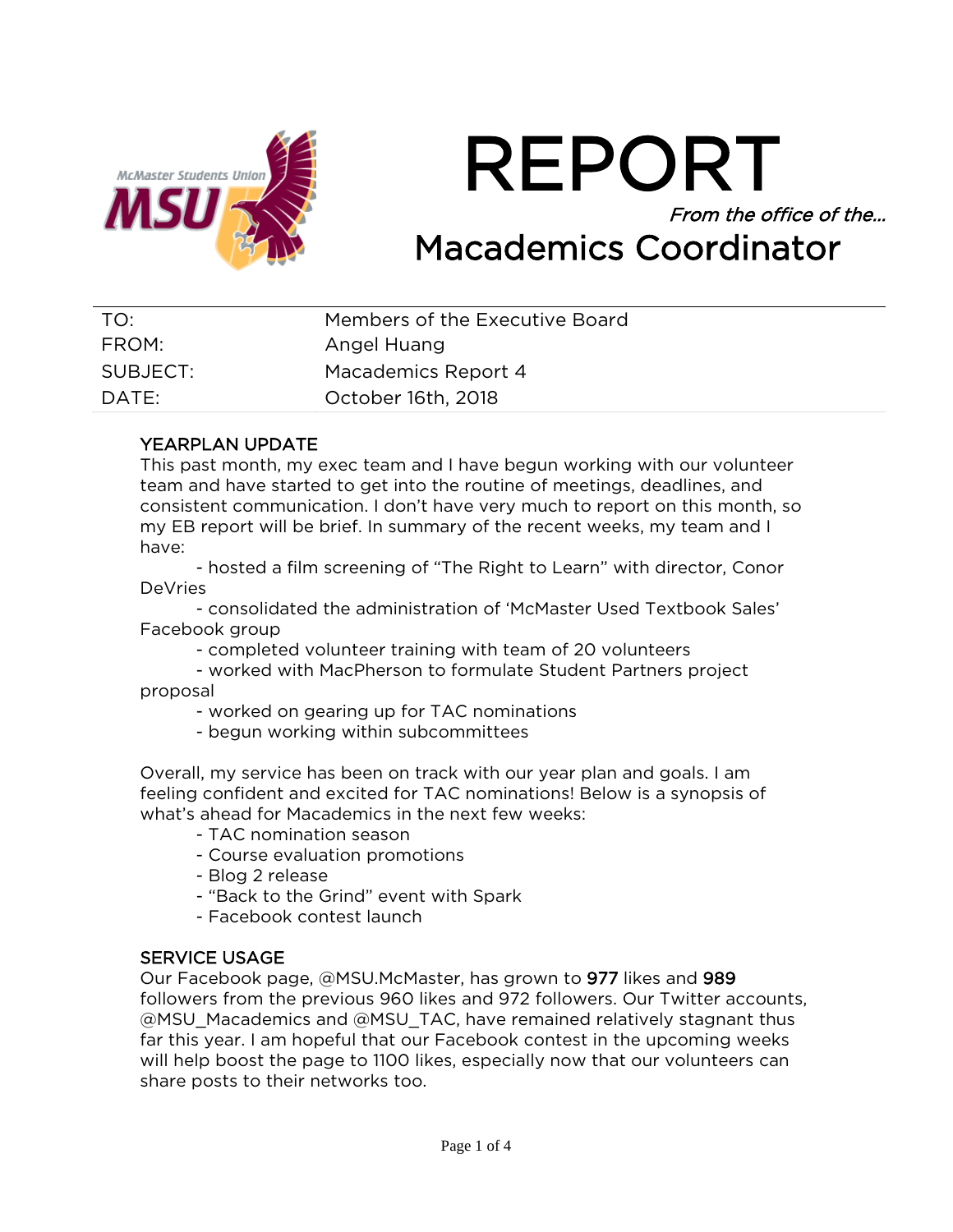As well, the confusion surrounding administration of the Facebook group, "McMaster Used Textbook Sales [All Years]," has been resolved such that Macademics maintains "Admin" status and the Campus Store maintains "Moderator" status. The group has grown to 30,908 members from 30,800 and the rate of growth has begun to decrease since the beginning of the school year. Everything with the group is smooth sailing and I have updated the "Announcement" at the top of the page to tag Macademics as the owner of the group, a small disclaimer, and updated rules for posting in the group.

## PAST EVENTS, PROJECTS & ACTIVITIES

Macademics' recent activity can be summarized here:

## Film Screening of "The Right to Learn"

Conor DeVries, a recent Ryerson film grad, reached out to the MSU in the summer asking for help with organizing a screening at McMaster as part of his Canada-wide university tour. The event itself ran smoothly and the director was happy, but turn-out was unfortunately very, very low. In total, there were 9 people in attendance, but Conor mentioned that the turnout at other schools' screenings was typically around 5-10.

## McMaster Used Textbook Sales – Facebook group

Everything with the group has finally been resolved and things have carried on as usual on the admin side. Recently, there has been a lot of misuse in the form of posts advertising random services and items, but I have been monitoring the group closely and responding to memberreported posts.

#### Volunteer Training

We completed volunteer training and surveyed the team for feedback on the training session. All four subcommittees (Research and Resources, TAC, Course Wiki, and Promotions) are set-up on Facebook and the execs are happy to have their volunteer teams.

#### MacPherson Institute Student Partners Project Proposal

A proposal is in the works to be submitted early November.

#### TAC Nominations

We're currently gearing up for TAC nomination period at the end of the month, from October 29<sup>th</sup> to November 9<sup>th</sup>.

#### Volunteer Subcommittees

All four subcommittees have set up modes of communication and regular meeting times. Everything is looking great and the execs have certainly taken more initiative.

## UPCOMING EVENTS, PROJECTS & ACTIVITIES

Upcoming events and projects include: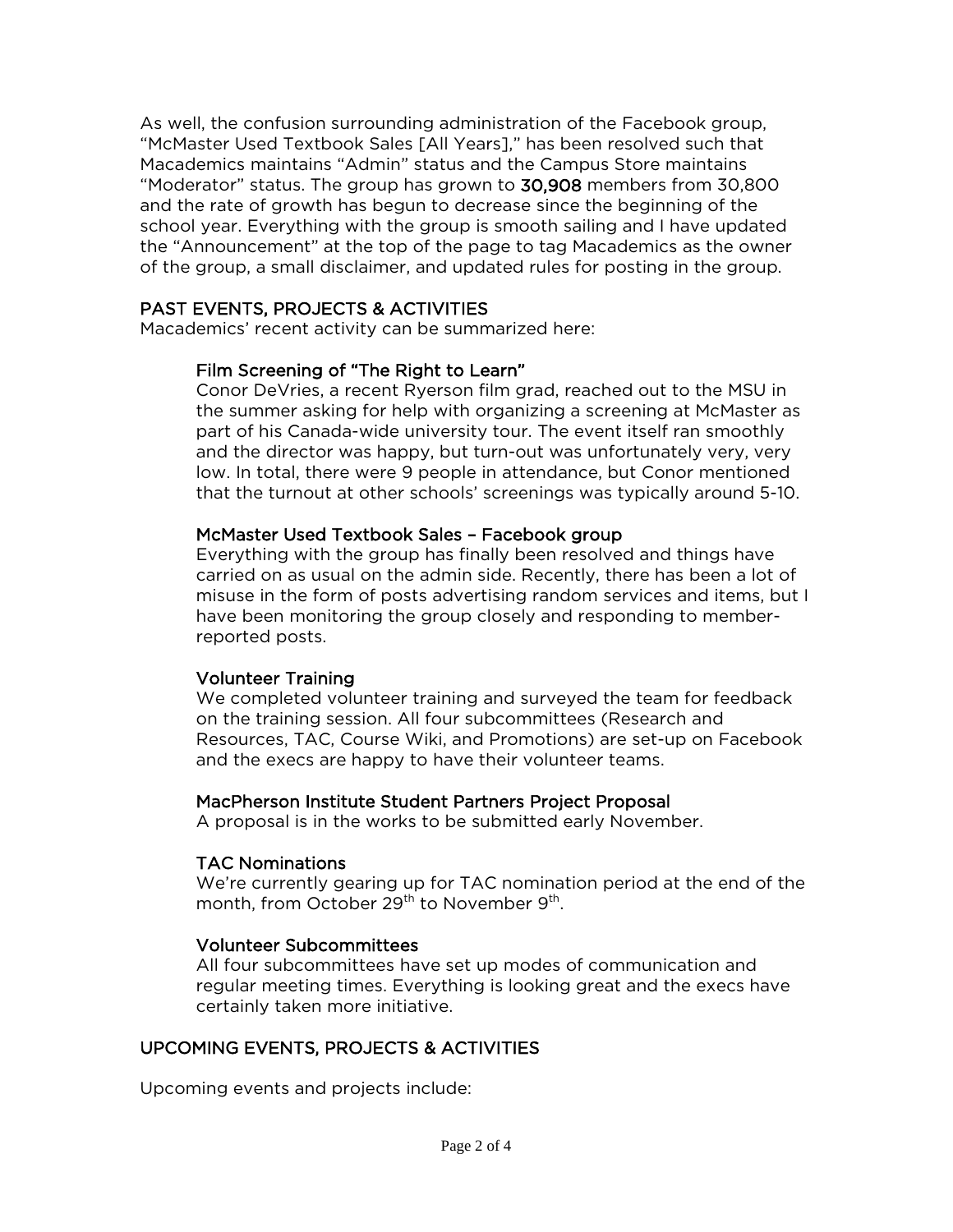#### Blog 2 Release

Our second monthly blog will be released at the end of the month.

#### Course Evaluation promos

We're currently planning for course eval promo, hoping to inject more creativity this year.

#### Back to the Grind – collaboration with Spark

The study session event will take place on Oct.  $29<sup>th</sup>$ . Planning is all done; promotions will begin this week.

#### Facebook Contest

The promo team has created an Facebook contest idea inviting students to create wholesome, academic memes. The top 5 will be posted and voted on to finally wind down to 3 winners.

#### Other News

We will continue to make plans for video promo for course eval season as well as the Teaching Awards ceremony. We have lots of cool things to think about for the rest of the month!

#### VOLUNTEERS

Our volunteer team consists of 20 volunteers that make up four subcommittees under the following execs: Research and Resources, TAC, Course Wiki, and Promotions. Everyone has been trained and subcommittees have had their first meetings as teams. We will be having monthly group meeting with all execs and volunteers present to promote community and transparency – our first big group meeting is this Friday and will focus on preparing for TAC nomination tabling.

We have also ordered Macademics t-shirts and will be providing all volunteers and execs with t-shirts for tabling and events.

#### SUCCESSES

This past month, I feel successful about these things:

i) Volunteer team is enthusiastic and on top of things!

ii) Execs have been taking more initiative, bringing many ideas to the table, and have shown significantly more commitment - especially since volunteer subcommittees have been established.

iii) I'm glad to have resolved everything with the McMaster Used Textbook Sales group!

#### CURRENT CHALLENGES

We've been having a bit of trouble with student engagement, whether online or in person. Hopefully TAC nominations will help with building momentum for the service as it is a much higher-exposure campaign than others.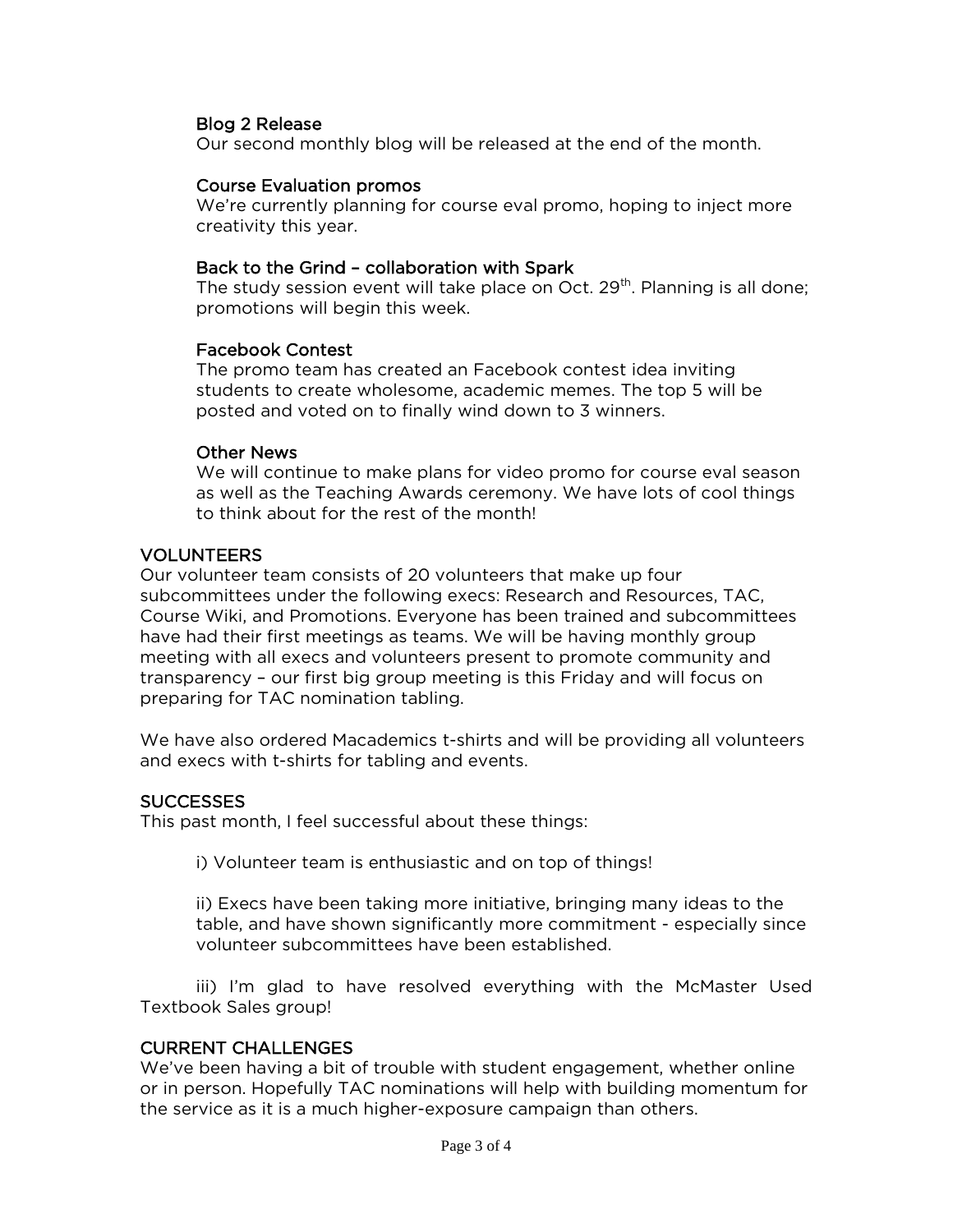## BUDGET

Overall, we are on-track with our budget plan, though promotions have been eating up a large portion of the Annual Campaigns budget. My promo exec and I will be working together to try to keep costs down in the future by recycling applicable materials.

| <b>ACCOUNT</b><br><b>CODE</b>                           | <b>ITEM</b>                                                                                           | <b>BUDGET / COST</b> |
|---------------------------------------------------------|-------------------------------------------------------------------------------------------------------|----------------------|
| 6102-0312<br>TCHA-<br><b>ANNUAL</b>                     |                                                                                                       |                      |
| <b>CAMPAIGNS</b>                                        | Film screening (AVTEK)                                                                                |                      |
|                                                         | <b>TOTAL SPENT IN LINE</b>                                                                            | $201 -$              |
|                                                         | <b>REMAINING IN LINE</b>                                                                              | 1299                 |
| 6102-0312<br>TCHA-<br><b>ANNUAL</b><br><b>CAMPAIGNS</b> |                                                                                                       |                      |
|                                                         | Giftcard to film director, Conor DeVries                                                              | 50-                  |
|                                                         |                                                                                                       | 1249                 |
| 6102-0312<br>TCHA-<br><b>ANNUAL</b><br><b>CAMPAIGNS</b> | Facebook contest prizes (giftcards)<br><b>TOTAL SPENT IN LINE</b>                                     | $35 -$               |
|                                                         | <b>REMAINING IN LINE</b>                                                                              | 1214                 |
| 6501-0312<br>TCHA - ADV.<br>& PROMO.                    | Blog infographic base (\$165), Digi-lite for<br>Spark event (\$75), Standard for TAC<br>promo (\$225) |                      |
|                                                         | <b>TOTAL SPENT IN LINE</b>                                                                            | 465-                 |
|                                                         | <b>REMAINING IN LINE</b>                                                                              | 1215                 |
|                                                         | <b>TOTALS</b>                                                                                         |                      |
|                                                         | TOTAL BUDGETED DISCRETIONARY SPENDING                                                                 | $-7550$              |
|                                                         | TOTAL ACTUAL DISCRETIONARY SPENDING                                                                   | $-810.35$            |
|                                                         | <b>REMAINING DISCRETIONARY SPENDING</b>                                                               | $-6739.65$           |

## OTHER

Please help promote Teaching Award Nominations in November! ۺ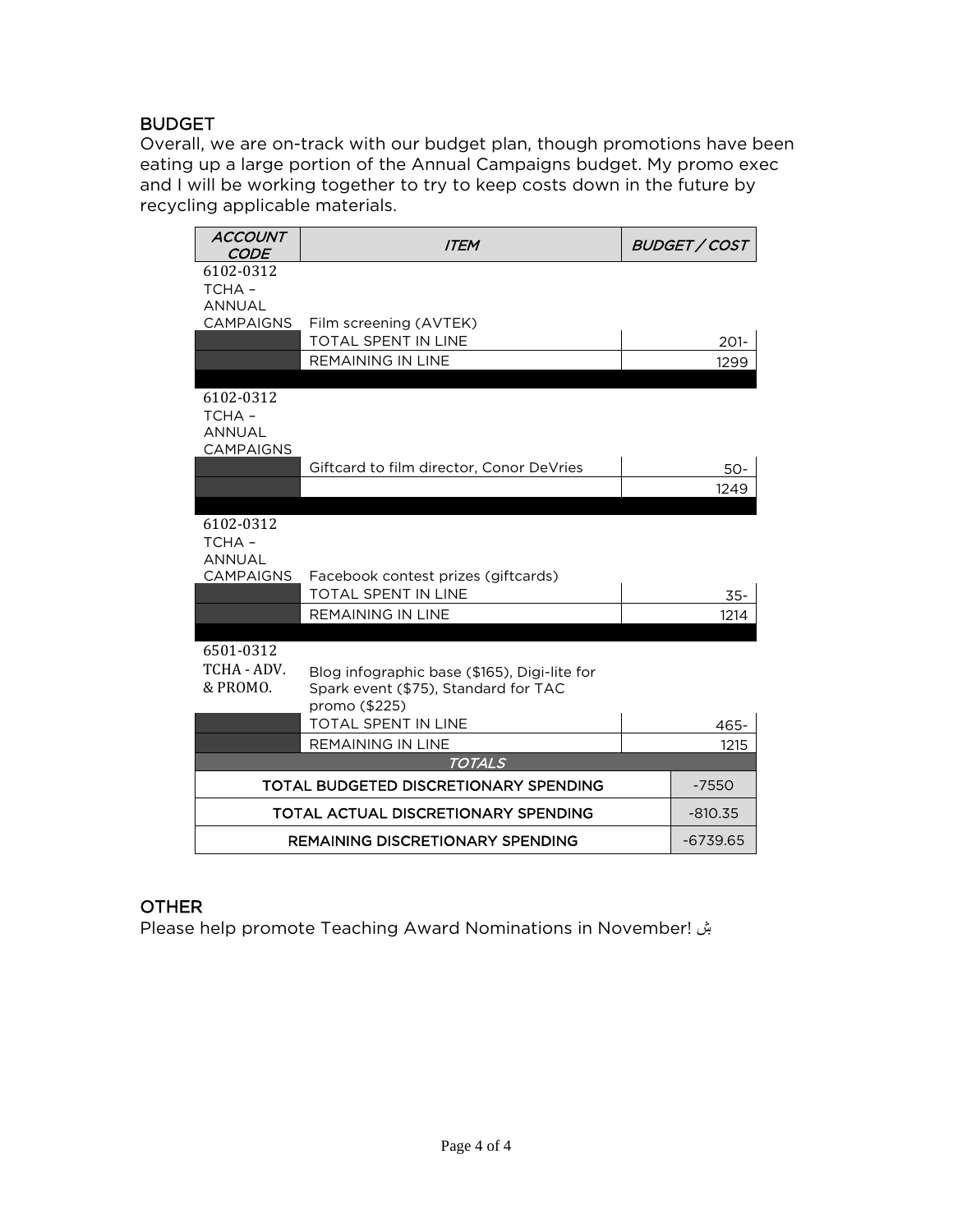



| TO:      | Members of the Executive Board       |
|----------|--------------------------------------|
| FROM:    | Hannah Philip                        |
| SUBJECT: | MSU Food Collective Centre Report #4 |
| DATE:    | October 16 <sup>th</sup> 2018        |

## YEARPLAN UPDATE

Since the last report, we've successfully opened our Food Collective Centre space which is fully functional! Our volunteers have all been trained and are already hard at work to make our space open and inviting. Good Food Box + Delivery went very smoothly and our service usage is either increasing or staying the same.



## SERVICE USAGE

Lockers of Love usage is steady. Historically September tends to be a difficult month due to payment deadlines for tuition and the service usage for this month is relatively normal.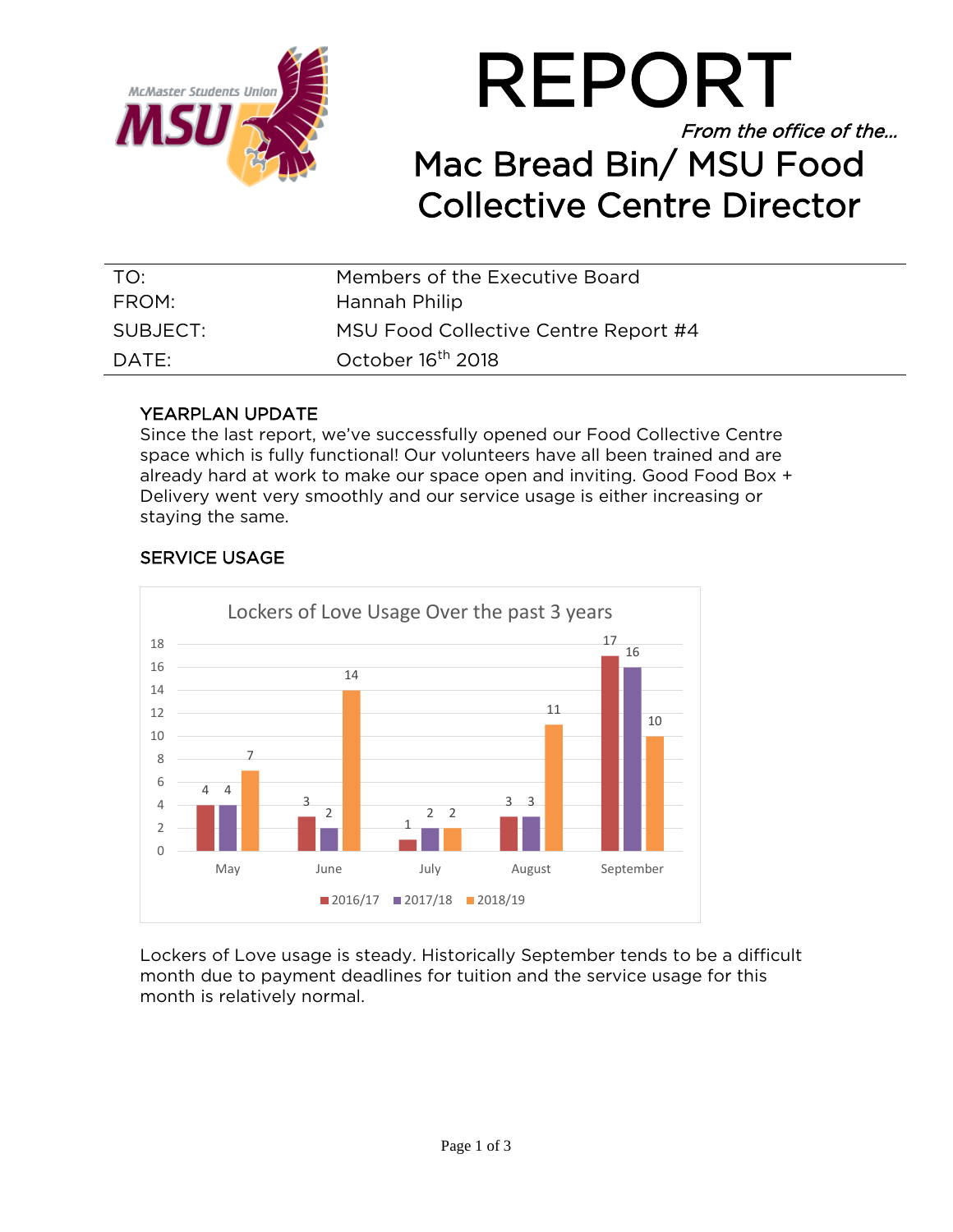

Good Food Box usage has increased this year, the incentive of free delivery probably contributes to the higher numbers.

The majority of our customers tend to pick the delivery option, but we would love to push more individuals to make use of Delivery.

## PAST EVENTS, PROJECTS & ACTIVITIES

## Food Collective Centre Grand Re-Opening

We had a good turn out with keen individuals, but it felt as though everyone who showed up was already aware of our space and of the issue of food (in) security. Next year I would recommend that the Opening event be held later in the year so that we could pick a more opportune time and be able to promote other upcoming events as well to reach a larger base of individuals who may not have heard about our service before.

## Good Food Box

Our first Good Food Box packing went really well! We were able to get all 37 boxes packed and ready to go before 10 AM for Hamilton Cab to pick up and deliver to the houses.

We let all our volunteers go while we waited for Hamilton Cab and next month I would probably ask a few to stick around so that we have at least one volunteer to each cab so that the process of packing the boxes into the respective cab is more streamlined.

While most of our Good Food Boxes were delivered, some individuals preferred to pick up the boxes themselves. This may be due to them living outside of Hamilton or simply being unfamiliar with the delivery program.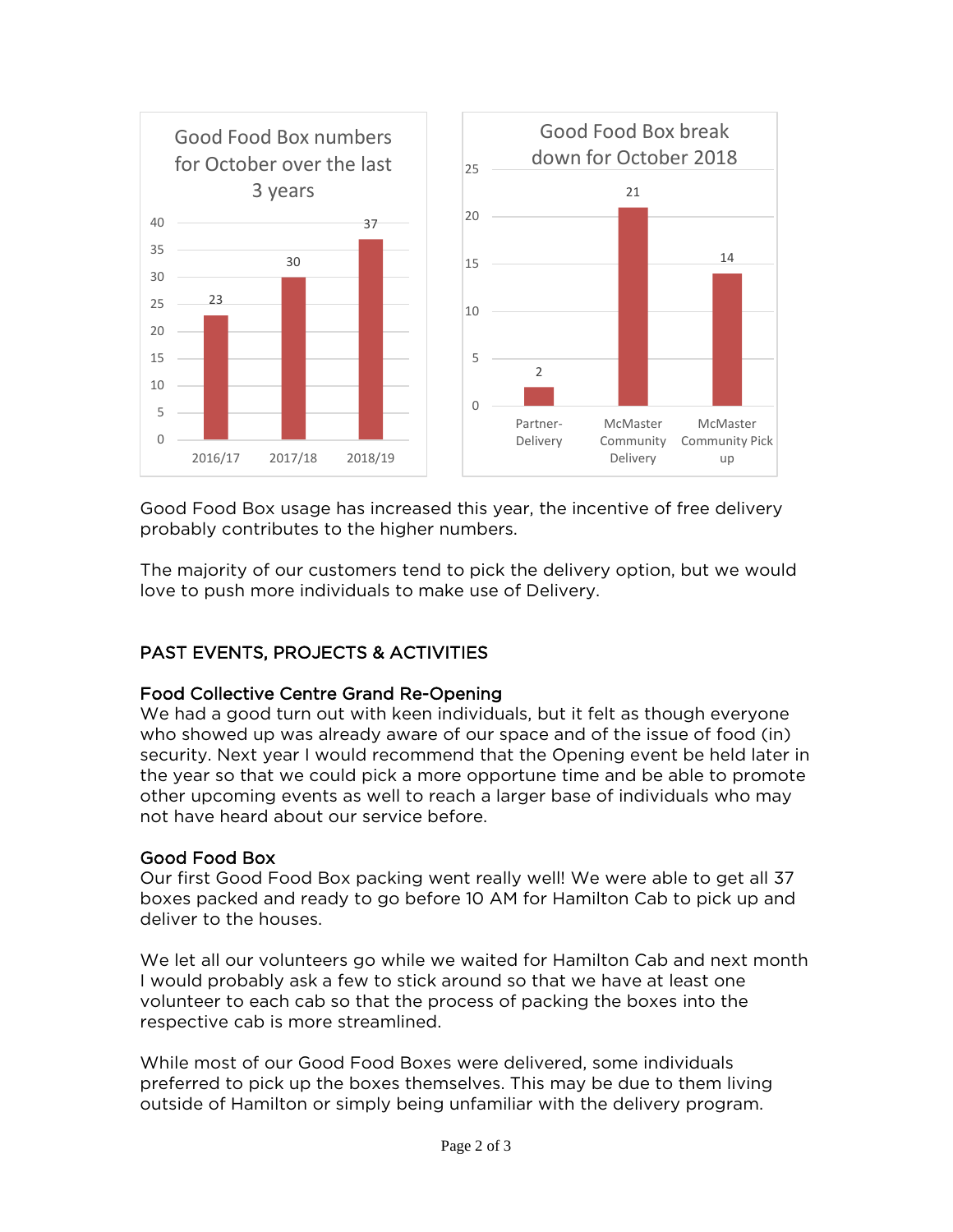While this isn't necessarily an issue, we would lessen the load on students (literally speaking as the boxes are quite heavy) by delivering to their houses where possible.

## UPCOMING EVENTS, PROJECTS & ACTIVITIES

## Second Course

Coming up (technically yesterday). We will receive 200 baked good items from Hospitality services and distribute in Bridges to give interested students a little extra free food to get them through their day. We'll also be using this opportunity to talk about our service and our upcoming campaign Trick or Eat.

## Trick or Eat

On Halloween eve we will be going out into the community and picking up non-perishable items. This is our largest event of the year and the majority of the items will be going to Living Rock, a fantastic resource for underprivileged youth in Hamilton.

## Food Insecurity Session with Spark

Looking forward to planning a small cooking session this November with Spark and use this opportunity to talk about food (in)security at McMaster as well as the resources available.

## **BUDGET**

We spent 444 dollars last month to purchase Good Food Boxes through Grace Lutheran Church.

## VOLUNTEERS

Volunteers seem to have no issues so far. They are all trained and keen and so far we have no issues with missing shifts or a lack of communication.

## CURRENT CHALLENGES

Making volunteers feel like part of the larger Food Collective Centre Family. With 1 hour shifts once a week, and/or 2-hour Good Food Box packing once a month, volunteers may feel a little disconnected. We hope to remedy that with volunteer socials once a month and involving them more with our campaigns. Getting our volunteers to come and participate in all aspects of Trick or Eat might be a good start.

## **SUCCESSES**

Good Food Box packing and Delivery went more smoothly than I expected, I had absolutely no heart palpitations and everyone seemed content with each aspect of the process.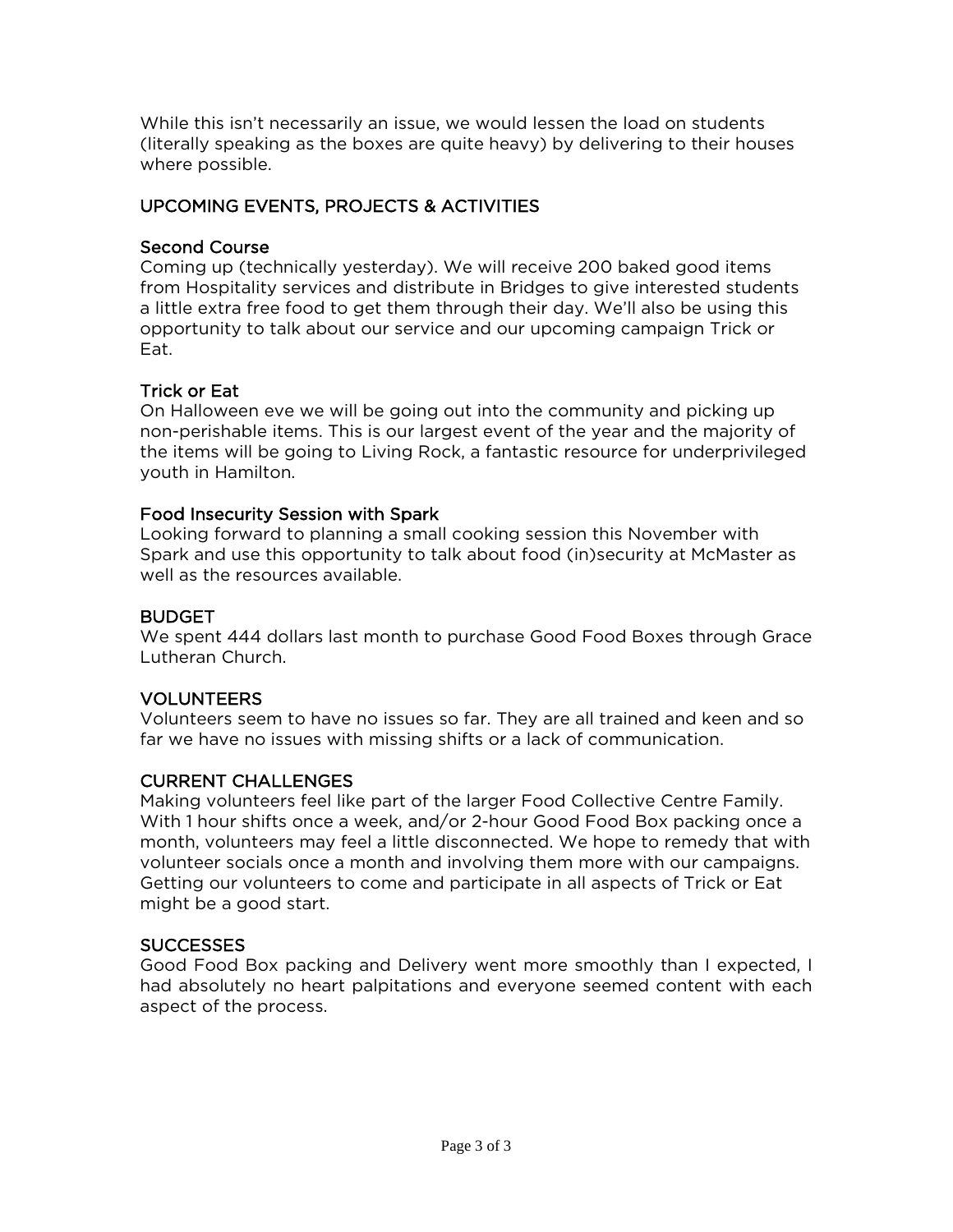

# REPORT From the office of the… Mac Farmstand Director

| TO:      | Members of the Executive Board  |
|----------|---------------------------------|
| FROM:    | Shailee Siddhpuria              |
| SUBJECT: | Mac Farmstand Report #5         |
| DATE:    | October 18 <sup>th</sup> , 2018 |

## **YEARPLAN UPDATE**

Since the last EB report, we have successfully run Local Food Fest, promotional events, and normal stand operation. Nearing the end of my term, I am looking now toward providing resources for individuals who wish to continue purchasing local and how they can continue to support the mission during the winter months. Though the weather has been cold at times, we have been pretty lucky in terms of rain. Hopefully, it continues to be in our favour for the remaining two weeks. We have also seen an increase in our volunteer numbers.

#### **SERVICE USAGE**

We had a high student engagement during local food fest, as well as over 10 live musical performances by students at McMaster. We were also joined various community partners from McMaster, which attracted more students. Event attendance for an open event like this is hard to gage, though, overall, the numbers were similar to how many people have been there in the past years. We ran out of about ~200 pieces of corn within the first 1.5 hours.

Generally, there has also been good sales at the stand, with number varying each week, though there was an overall decline prior to reading week -likely due to students' plan to go home for the week. Our earnings have varied from last year, with our highest earning this year being ~1100-1200/week. However, we have seen an overall reduction in the number of people that visit the stand on average (appx. 100 people come by on Wed this year, whereas last year we had up to 130 people come). This may be due to \$0.50- \$1.00 increases in our baked goods prices this year which is a barrier for some customers.

#### **PAST EVENTS, PROJECTS & ACTIVITIES Local Food Fest**

My executives, CSRs, and volunteers worked very hard to ensure that this event runs smoothly. We had live music playing all through out, pumpkin painting operated and numerous samples, including corn, jam taste tests, and local popcorn! Among our partners this year, we were also very fortunate to have OPIRG, the SWC, Food Collective Centre, Mac Veggie Club, and Sustainability Office come out to set up a booth. Though the weather was overall windy, which led to some difficulty in our set up, we were still able to put it together by 11am and attract many students. Everyone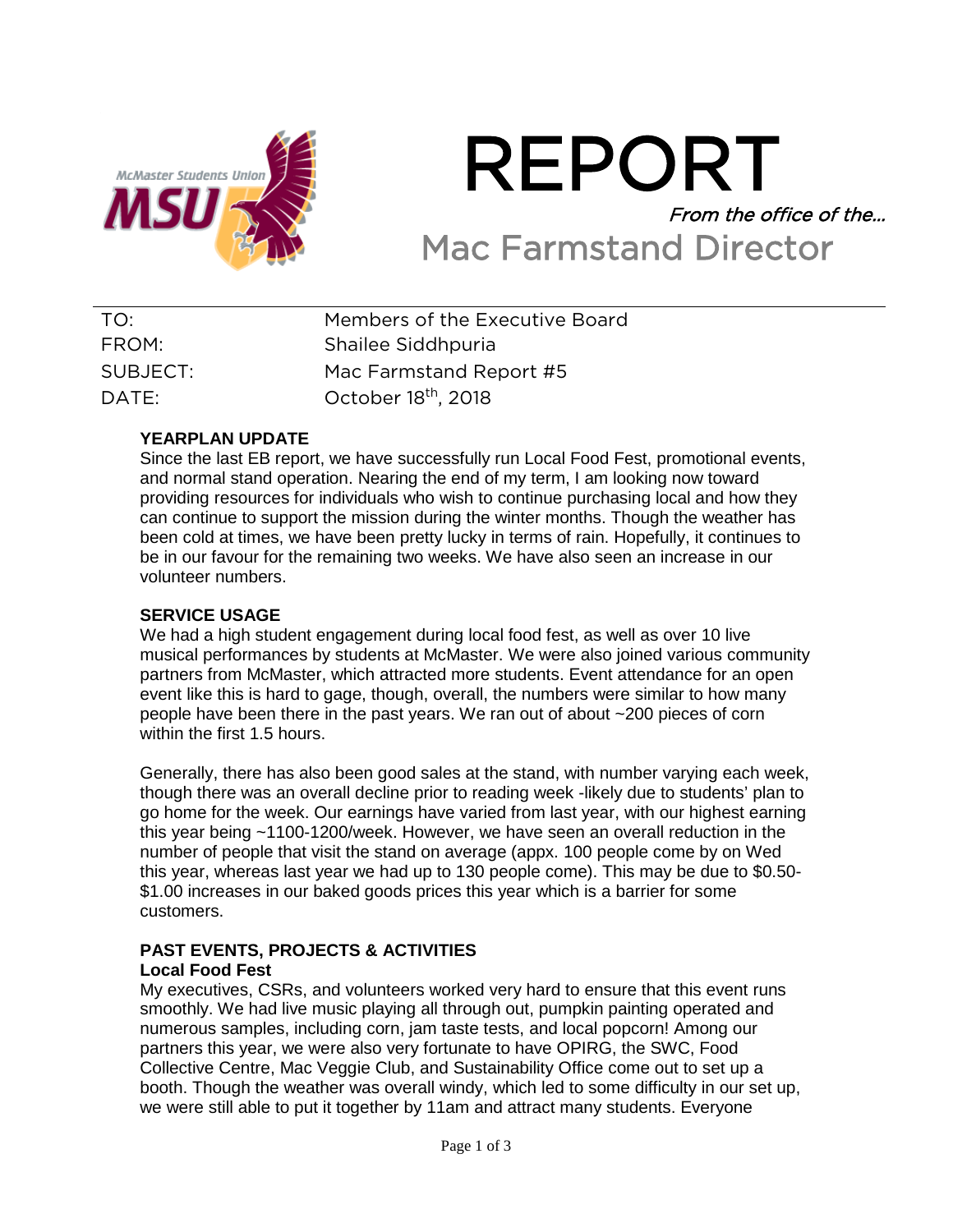thoroughly enjoyed the samples and atmosphere of the local food fest. We are extremely thankful to the Maroons for their generous efforts in helping us run the sample stations during entirety of the festival. Overall, the planning and effort put in by my entire team paid off quite well!

## **Volunteer Orientation**

Having promoted during our operation hours and continuing into Local Food Fest, we were fortunate to have more individuals reach out wanting to volunteer. We have held multiple volunteer orientation sessions run by myself and/or my volunteer coordinator. We have not had too many issues with staffing the stand this year as our CSRs have been fairly flexible. We did have an issue with our new CSR, who was facing some challenges at home, and thus was not able to work at the stand for many hours. To address this, other CSRs were willing to take up more hours and I reached out to this CSR for any additional concerns that I may be able to assist with.

## **Weekly Sales Events**

We will be continuing to host weekly sales at our stand to encourage more traffic.

## **BUDGET**

I've included the money spent at the stand + revenue as a total from August 28-Oct 4. This should give an indication of how much we're "earning" at the stand.

| <b>ACCOUNT</b><br><b>CODE</b> | <b>ITEM</b>                               | <b>BUDGET/COST</b>                    |
|-------------------------------|-------------------------------------------|---------------------------------------|
| 6501-0315                     | Stickers + Button for end of season promo |                                       |
|                               | <b>TOTAL SPENT IN LINE</b>                | Still to be invoiced.                 |
|                               | <b>REMAINING IN LINE</b>                  | 1200.43                               |
|                               |                                           |                                       |
| 4301-0315                     | <b>Stand Operations (Aug 29-Oct 4)</b>    | 5019.42                               |
|                               | <b>TOTAL SPENT IN LINE</b>                | 11,020.59+5019.42=16040.01            |
|                               | <b>REMAINING IN LINE</b>                  |                                       |
|                               |                                           |                                       |
| 3301-0315                     | Stand Revenue (Aug 29-Oct 4)              | (5290.60)                             |
|                               | <b>TOTAL Revenue IN LINE</b>              | $(9,825.06) + (5290.60) = (14575.65)$ |
|                               | <b>REMAINING IN LINE</b>                  |                                       |
|                               |                                           |                                       |

| TOTAL SPENT IN LINE                          |  |  |
|----------------------------------------------|--|--|
| REMAINING IN LINE                            |  |  |
| <b>TOTALS</b>                                |  |  |
| <b>TOTAL BUDGETED DISCRETIONARY SPENDING</b> |  |  |
| <b>TOTAL ACTUAL DISCRETIONARY SPENDING</b>   |  |  |
| <b>REMAINING DISCRETIONARY SPENDING</b>      |  |  |

## **UPCOMING EVENTS, PROJECTS & ACTIVITIES**

#### **Free Pumpkins for Halloween**

Since we have some pumpkins left over from local food fest, we will be providing everyone a free given they make a purchase exceeding \$5. We are also trying to encourage produce sale.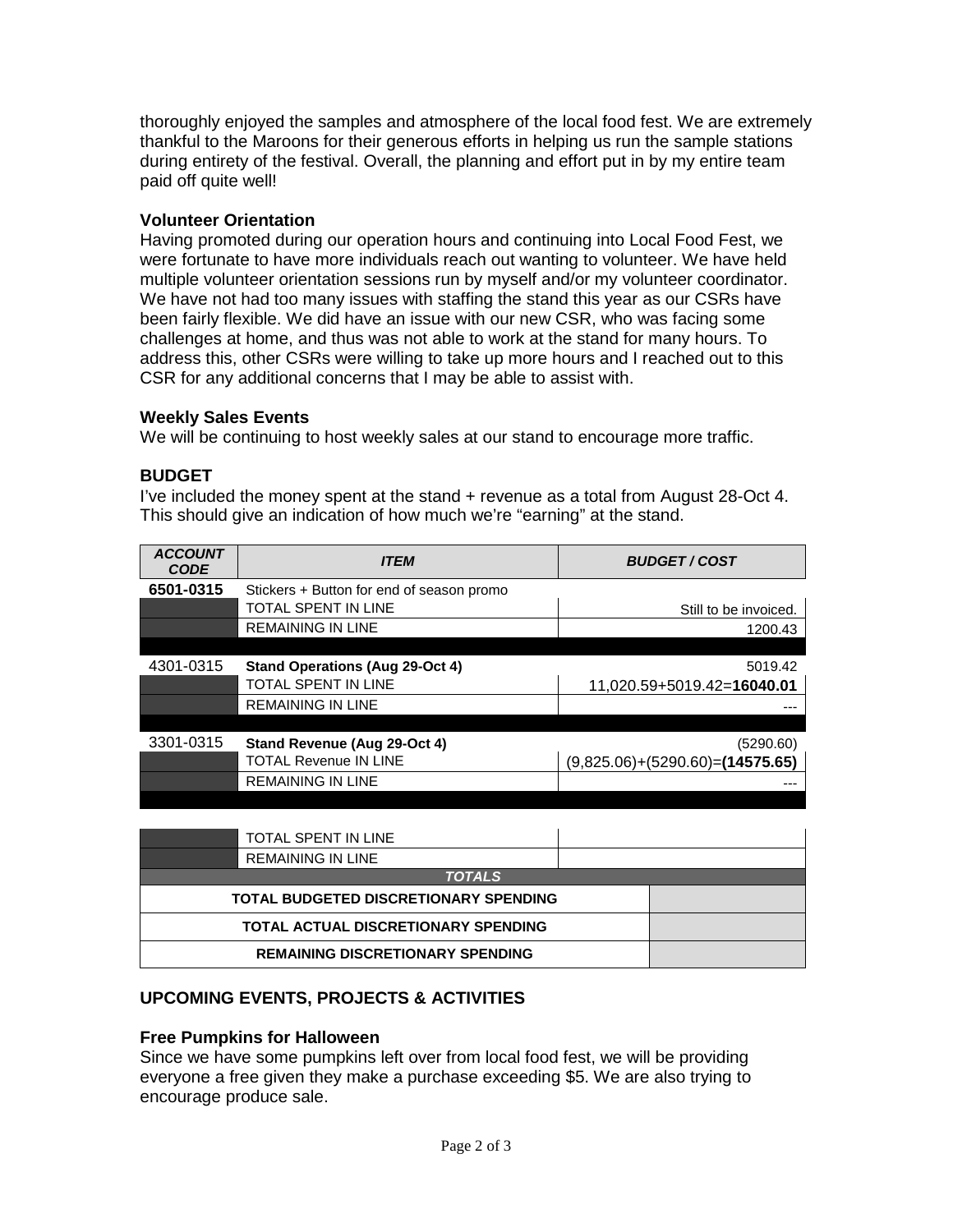#### **Local Food in the Winter Campaign**

As the winter months approach, the amount of produce available locally tends to diminish. This year, as part of my effort to continue the mission of Farmstand into the winter months, I have been putting together a collection of resources that I will be distributing during our last week (i.e. next week) to introduce options that we have in terms of buying and eating local, as well as additional options for sustainability.

#### **VOLUNTEERS**

Our volunteer coordinator has successfully trained many volunteers for October and we are seeing fresh faces at the stand every day! This is very exciting as it keeps the stand much livelier and keeps everyone's spirits up in this changing weather.

## **CURRENT CHALLENGES**

A significant challenge we have faced this year is that we were unable to get enough partners to form a Local Food Discount Card due to its low use in the first two years. I hope to work with the next year's coordinators to brainstorm other ways to promote local and sustainable businesses. As well, the owners of Simply Thyme (our organic produce supplier) are retiring this year, and thus we will require another supplier if Farmstand wishes to continue selling organic produce in its 2019 season.

## **SUCCESSES**

The stand has seen great success since the school year started. I am very grateful for all of the volunteers, CSRs, and my executives for all of the advocacy work they do to promote the mission of Farmstand. I am rewarded by all of the feedback provided by the customers. Since this is my last year at McMaster, I am very very sad to know that these two coming weeks may be my last in seeing the tent go up in the MUSC/Mills Plaza.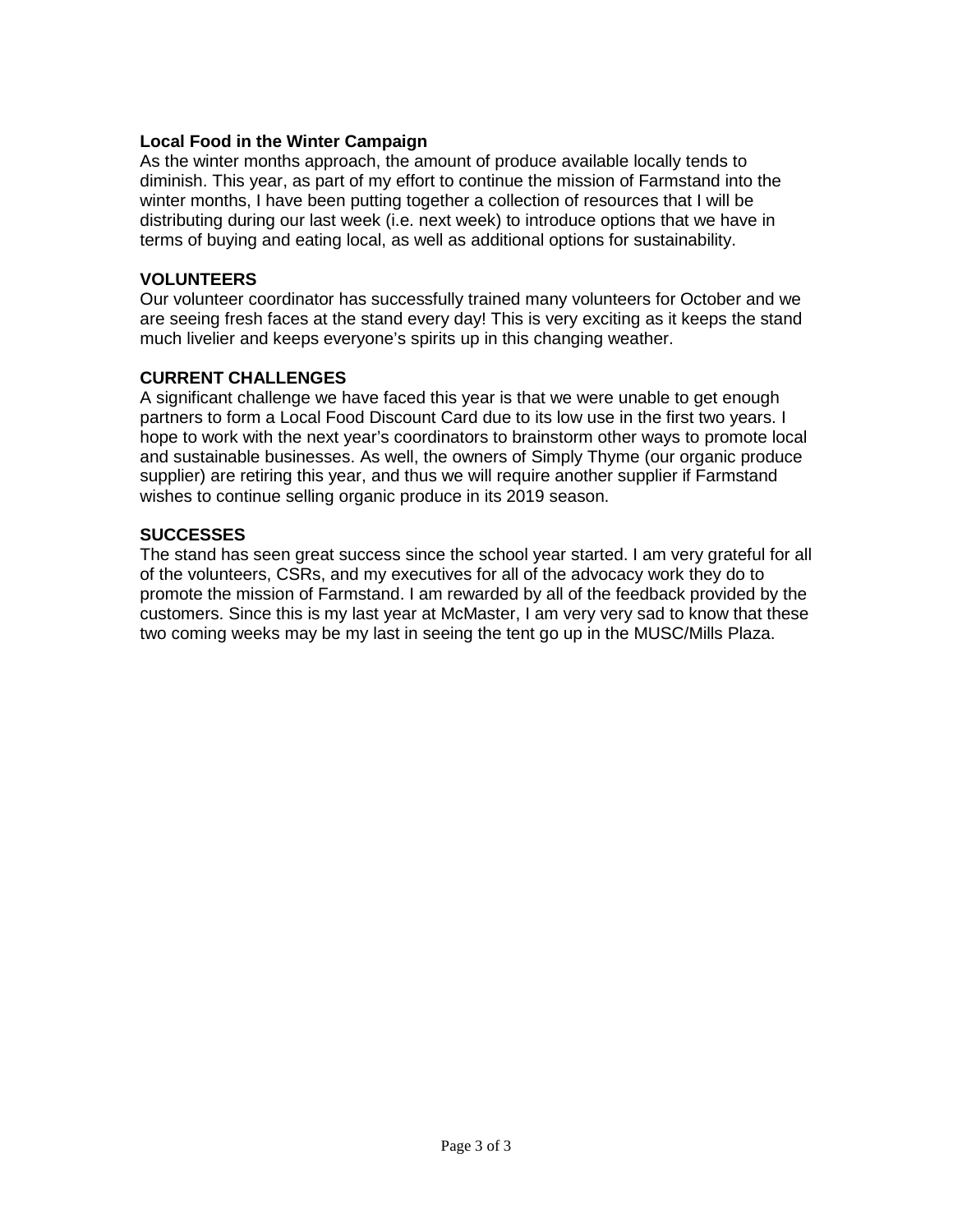

# REPORT From the office of the… EFRT Program Director

| TO:      | Members of the Executive Board         |
|----------|----------------------------------------|
| FROM:    | Samantha Aung                          |
| SUBJECT: | Emergency First Response Team Report 5 |
| DATE:    | September 13 <sup>th</sup> , 2018      |

## YEARPLAN UPDATE

Overall, I have been able to keep on track to my year plan in September. The details of the orientation restructure are outlined in successes as well as the upcoming October plans for rookie EMR can be found in both future project and volunteers.

Looking ahead, I am excited to see how the new rookies become a part of the team and myself and the executive team are working hard to support the rookie responders as well as other responders to ensure that they are not only able to main a proper standard of care and training but are also able to enjoy being a part of EFRT. We are continuously looking at ways, such as providing snacks, to improve the responder experience.

## SERVICE USAGE

The below graph outlines the calls in the month of September. This year held an average number of overall calls as well as a comparable number of code 3, ambulance activations, to the previous two years. This service usage is typical

with the high beginning of year use of the EFRT, as students begin to settle into the school year.

## PAST EVENTS, PROJECTS & **ACTIVITIES**

As will be further outlined in successes and volunteers, the EFRT has completed its orientation process! The team is excited to have 12 new members to train and soon to start running shifts.

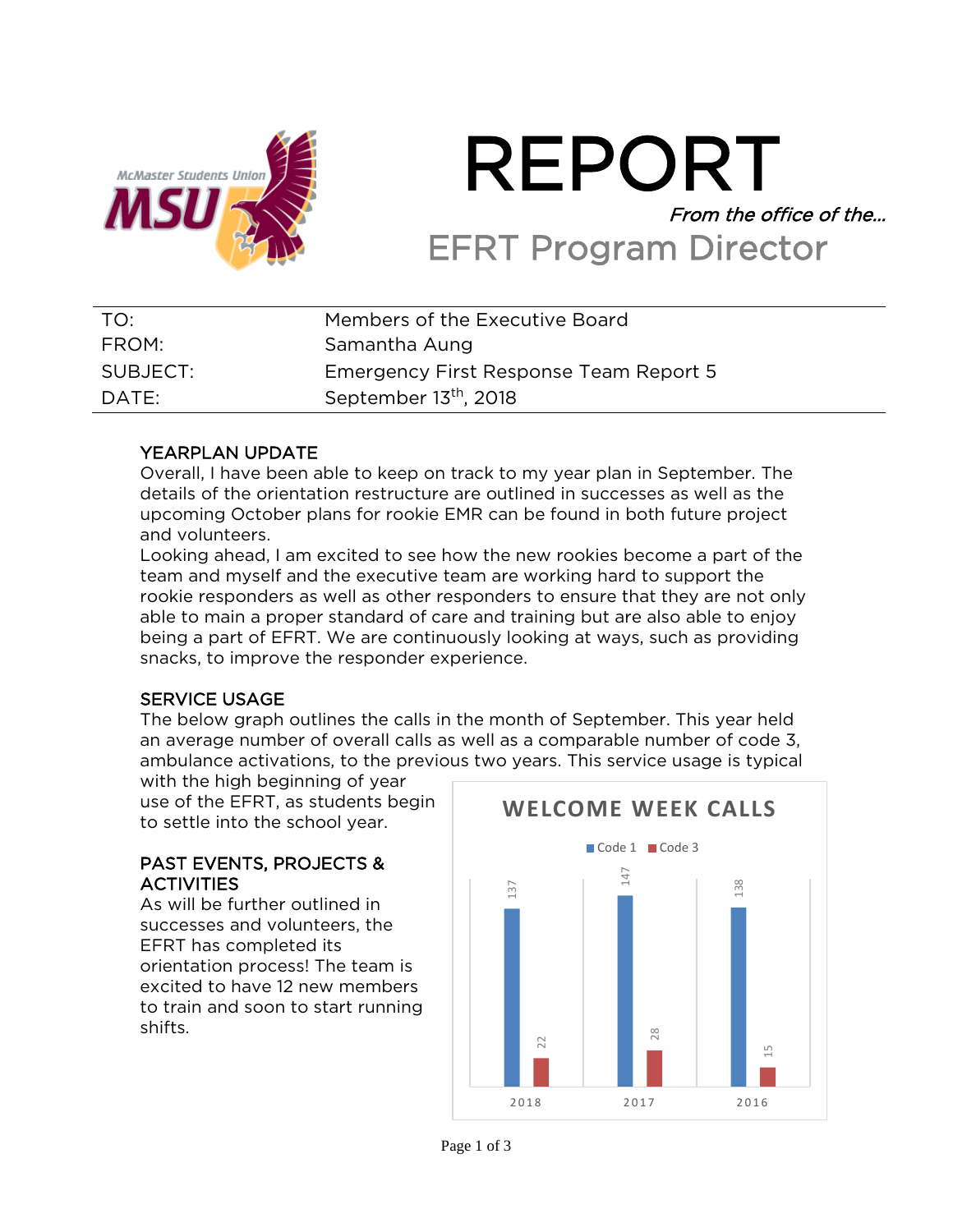## UPCOMING EVENTS, PROJECTS & ACTIVITIES

The focus of the upcoming month is the training of our rookie responders. This weekend will be their Emergency Medical Responder training. The training will be conducted by members of the executive team, the team and alumni. It will include training in the common calls that the EFRT responds to, EFRT specific protocols and the requirements to meet Red Cross standards. The weekend will be followed by weekly training requirements to cover all of the content required for certification.

## **BUDGET**

The below is based off of the August 2018 Statement

| (6,455.20)  |
|-------------|
|             |
| (22,550.20) |
| 42449.8     |
|             |
| 555.76      |
| 765.49      |
| 34.51       |
|             |
|             |
| 1547.27     |
| 2.456.94    |
| 7543.06     |
|             |

Spending in the repairs budget line is higher than expected. This is due to more certified bike maintenance a Perik's as well as bike locker repairs and biohazard disposal which also goes into this budget line. To accommodate spending in team supplies will be monitored and suggestions to the 2019-2020 budget will be considered.

As previously mentioned a proposal for the new radios is being put together to be brought to the SRA as soon as possible. Alternatives to whole executive team radios are being explored with Spectrum Communications and Security to help to decrease costs. We currently have ideas from other campus response teams on how to operate executive team coverage and will use the options given by spectrum to find the most cost-effective method. This has delayed the q-CPR discussions as efforts are currently focused on the radios. After radio purchase q-CPR is slated as the next top priority.

## VOLUNTEERS

This month we completed our rookie selection and are excited to welcome 12 new team members to the team. The new members will begin their Red Cross Emergency Medical Responder training this upcoming weekend as well as being their shadow shifts. To welcome volunteers we will be hosting a team bonding bonfire at the alpine compound to get them oriented with the members of the team and as a fun opportunity to interact and ask questions about the team before their formal training.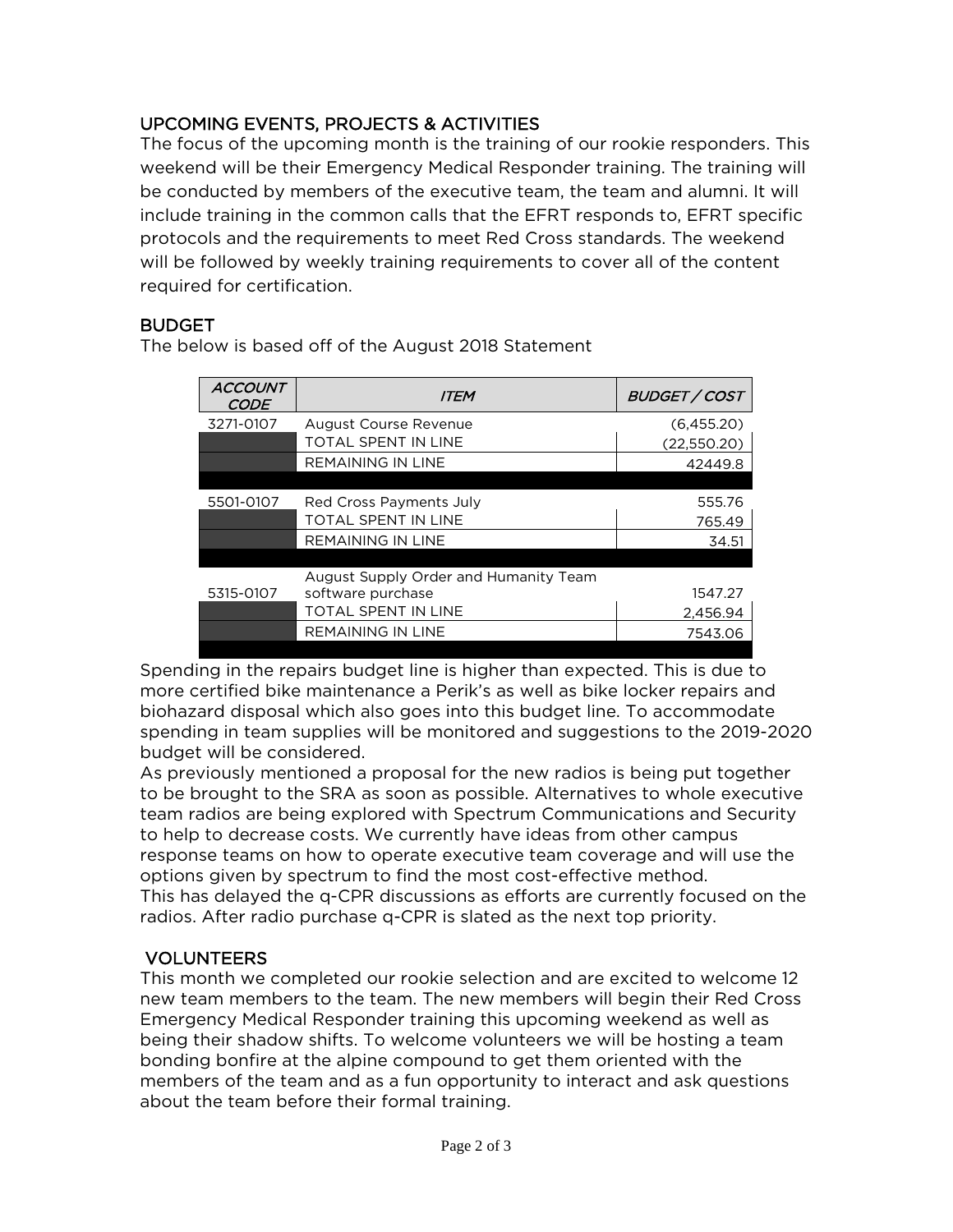## CURRENT CHALLENGES

The month of September contained an incident with Hamilton Fire and EFRT responders. Due to patient and responder confidentiality the details of the incident are not outlined in this report but follow up with the VP admin and the MSU general manager have been conducted. My self and John McGowan have been in contact with the Deputy Chiefs of both the Hamilton Fire Department and the Hamilton Paramedics Services to clarify the issue that occurred. Our meeting included an offer to have both deputy chiefs attend an EFRT advisory board meeting. The meeting resulted in what we hope is a better understanding of how our two services can work together as well as some connections for the EFRT to use in the future. This is a start of what we hope will be a relationship building process for the EFRT and Hamilton's Emergency Services.

## SUCCESSES

The past month EFRT completed Orientation, our annual hiring process. This year we introduced a third step to the process. Candidates were required to complete a first aid test as the first part of the orientation process. This allowed us to limit the number of interviews we conducted which helped as the smaller team this year was better able to accommodate for the number of interviews. After interviews the orientation weekends ran smoothly with many alumni coming back to both present and help asses candidates. The team was able to provide input on hiring choices, and the overall process which will be used in the Assistant Directors transition manual for the next year to help continuously improve the process. The team is excited about the new rookies and we are hoping that they are excited to be a part of the team!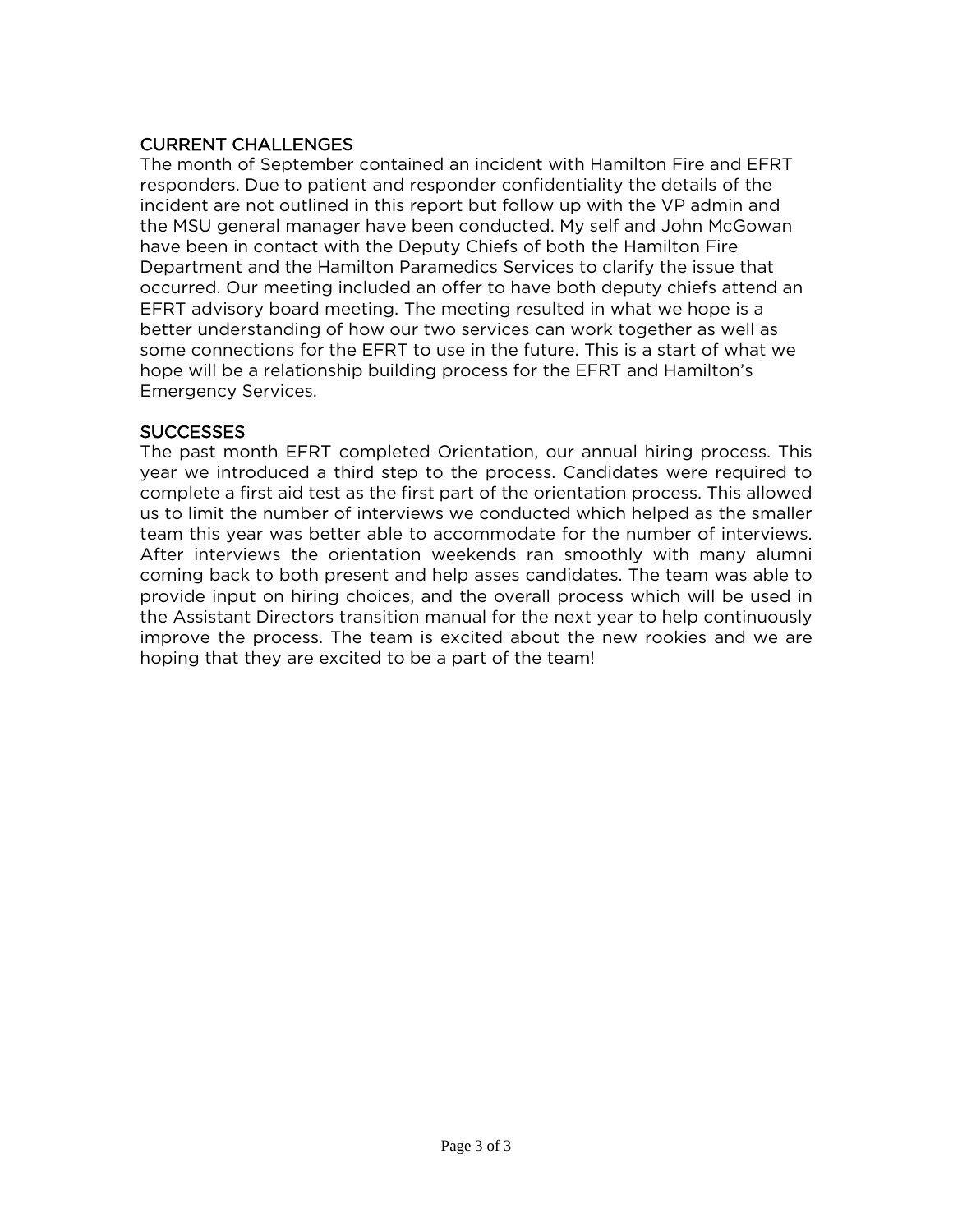

MEMO From the office of the… AVP (Finance)

| TO:      | Members of the Executive Board          |
|----------|-----------------------------------------|
| FROM:    | Alexandrea Johnston, AVP Finance        |
| SUBJECT: | EB Report for Sponsorship and Donations |
| DATE:    | October 16, 2018                        |

Dear members of EB,

The Sponsorship and Donations Committee met on October 3rd, 2018 to discuss requests submitted for Sponsorship and Donations. Voting members were able to provide their input on the allocation of funding for these applications. In this meeting, the decisions were as follows:

- 1. \$250 as a donation to Laura Gelowitz to support them with their McMaster Women's Hockey Team expenses.
- 2. \$250 as a donation to Lydia Zomparelli to support them as they are speaking at International Wound Congress Rome, Italy.
- 3. \$250 as a donation to Mateusz Faltyn to support them as they are travelling to the University of Iowa to complete a research elective.

This is the second time this year that the Sponsorship and Donations Committee is making a recommendation to the Executive Board. As such, should the recommendations be approved the fund will now sit at \$7,410 to be used throughout the remainder of the year.

I am available to answer any questions that you might have.

Thank you, Alex Johnston

Associate Vice-President (Finance) avpfinance@msu.mcmaster.ca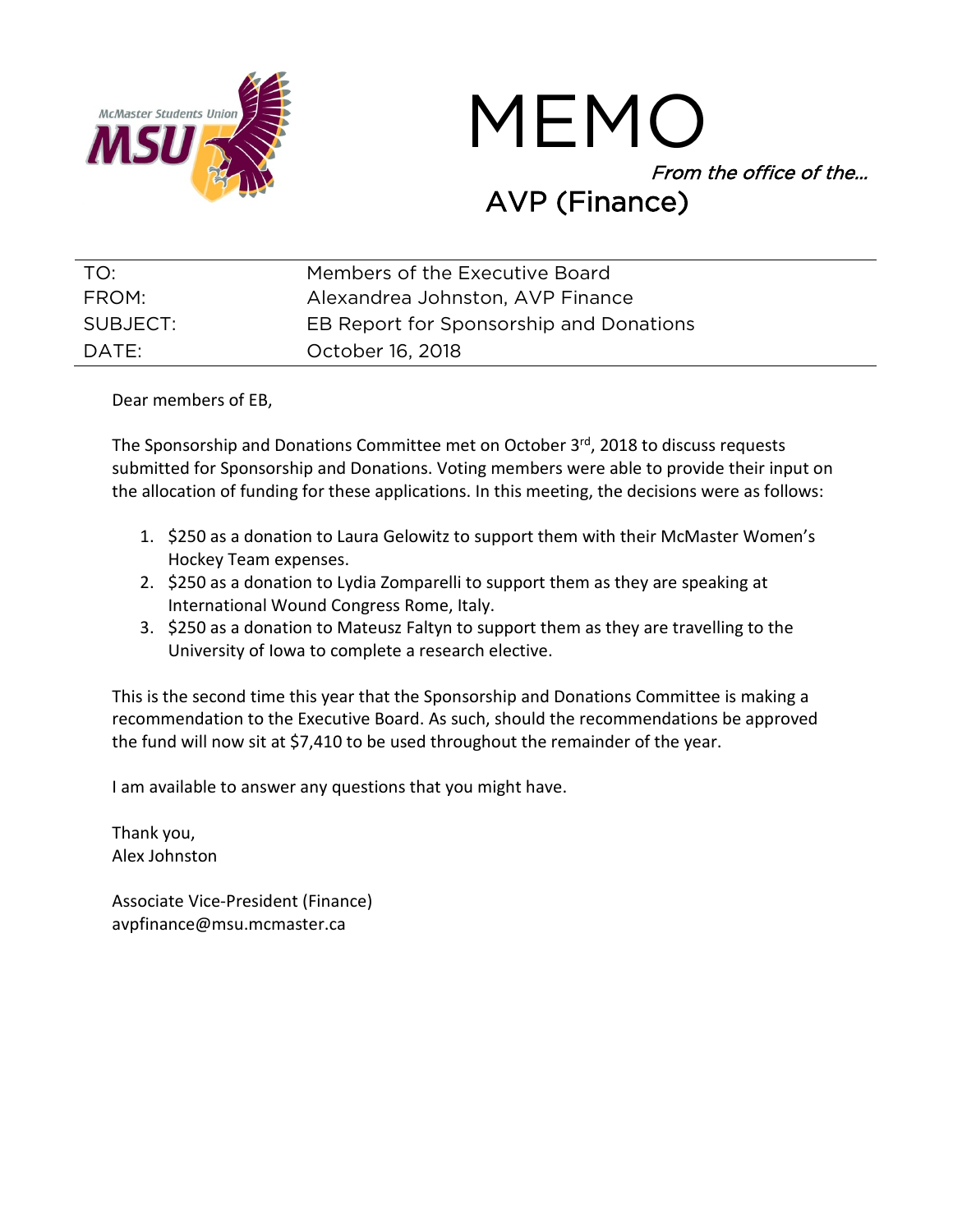

## From the office of the… Vice-President (Finance) & CFO

MEMO

| TO:      | Executive Board                                                                 |
|----------|---------------------------------------------------------------------------------|
| FROM:    | The Wage Review Committee (Scott Robinson, Maddison<br>Hampel, Tasneem Warwani) |
| SUBJECT: | Welcome Week Faculties Societies Coordinator wage                               |
| DATE:    | October 16, 2018                                                                |

## **Dear Executive Board,**

The Wage Review Committee has met and assigned a wage for the Welcome Week Faculties Societies Coordinator position. After scoring the position, the role has been graded as a C6 (see chart below).

| <b>Class</b> | <b>Hourly Rate</b> |                                |                                 |                                |          | 5                                                                                                                            | h                                                    |          |
|--------------|--------------------|--------------------------------|---------------------------------|--------------------------------|----------|------------------------------------------------------------------------------------------------------------------------------|------------------------------------------------------|----------|
| $\mathbf{A}$ | 14.15              |                                |                                 |                                |          |                                                                                                                              |                                                      |          |
| B            | 14.65              | \$87.9<br>4-6 hours per week   | \$117.2<br>6-8 hours per week   | \$146.5<br>8-10 hours per week | \$175.8  | \$205.1<br>10-12 hours per week   12-14 hours per week   14-16 hours per week                                                | \$234.4                                              |          |
| $\mathbf{C}$ | 15.15              | \$90.9<br>4-6 hours per week   | \$121.2<br>6-8 hours per week   | \$151.5<br>8-10 hours per week | \$181.8  | \$212.1<br>10-12 hours per week   12-14 hours per week                                                                       | \$242.4<br>14-16 hours per week 16-18 hours per week | \$272.7  |
| D            | 15.65              | \$125.20<br>6-8 hours per week | \$156.50<br>8-10 hours per week | \$187.80                       | \$219.10 | \$250.40<br>10-12 hours per week   12-14 hours per week   14-16 hours per week   16-18 hours per week   18-20 hours per week | \$281.70                                             | \$313.00 |

This was determined using the Job Questionnaire completed by the previous WWFC, Josh Marando. Josh's answers to questions about the role were graded and correlated to a grade on the chart. This is an unusual position to grade, as the hours of the position fluctuate greatly, with some weeks only requiring 10 or less hours, and others requiring 30 (weeks leading up to and encompassing Welcome Week). Previously, the role was graded at a B (\$14.65 per hour), with 5 hours per week expected until April 30 as well as post-Welcome Week until October 31, and 30 hours per week between May 1 until the end of Welcome Week. Taking this into account, the Wage Review Committee feels the hours should be on a sliding scale throughout the year, increasing as Welcome Week approaches. The total hours for the contract will still be a max of 640 hours (16 hours per week x length of contract), however the hourly expectations shall be as such:

Month of January: 6 hours per week Month of February: 7 hours per week Month of March: 7 hours per week Month of April: 7 hours per week Month of May: 30 hours per week